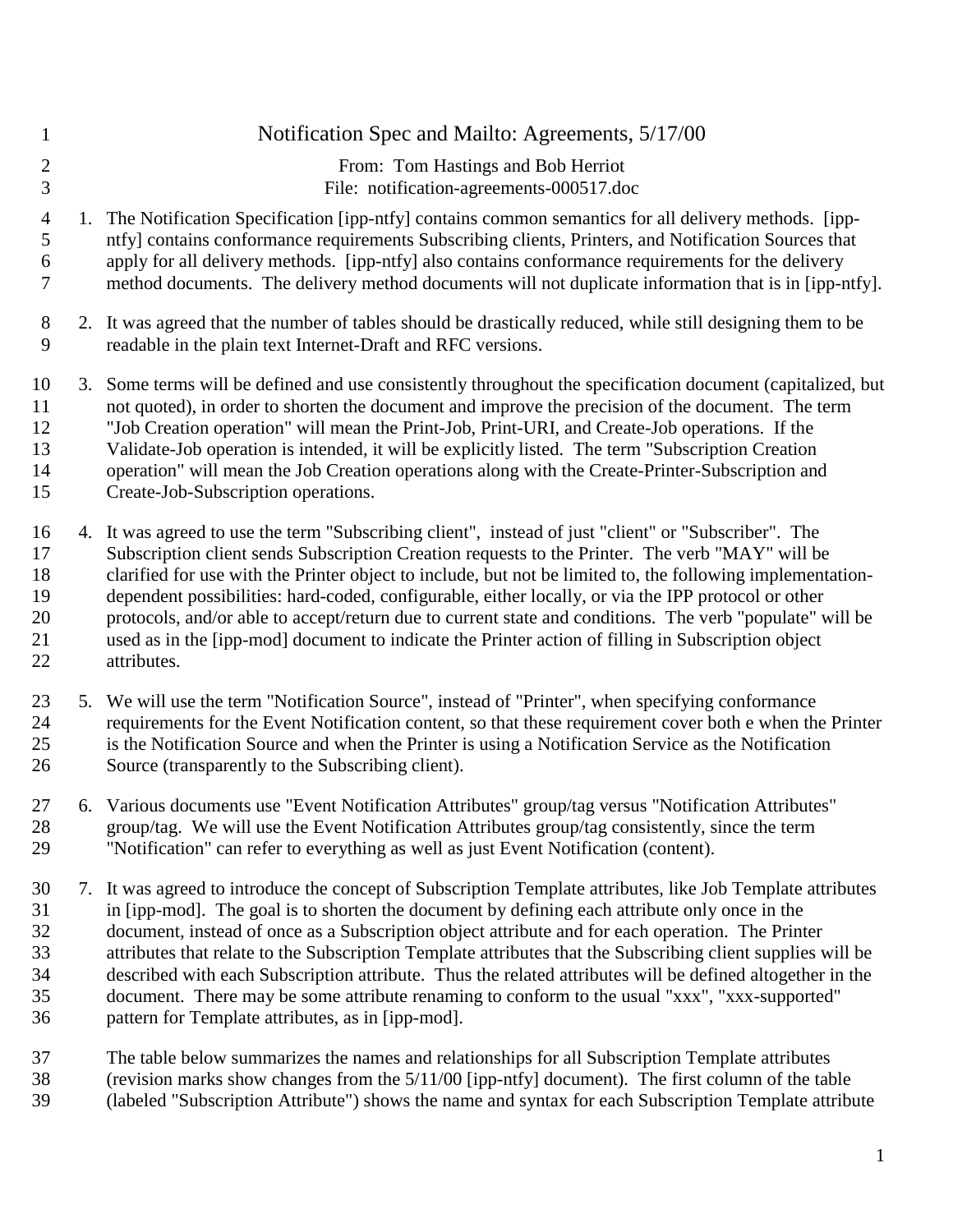in the Subscription object. The Printer MUST support all of these Subscription Template attributes, except for "notify-requested-attributes". The Subscribing client MAY omit any of these in a Subscription Creation request, except for the "notify-recipient-uri" attribute. The last two columns (labeled "Printer: Default Value Attribute" and "Printer: Supported Values Attribute") show the name and syntax for each Job Template attribute in the Printer object (the default value attribute and the 45 supported values attribute). A "No" in the table means the Printer MUST NOT support the attribute (that is, the attribute is simply not applicable). Other sources or fixed values are given for defaults when there is no "xxx-default" Printer attribute defined.

| <b>Subscription Attribute</b>                                     | Printer: Default Value<br>Attribute                               | Printer: Supported Values<br>Attribute                                                                         |  |
|-------------------------------------------------------------------|-------------------------------------------------------------------|----------------------------------------------------------------------------------------------------------------|--|
| notify-recipient-uri (uri)                                        | N <sub>0</sub>                                                    | notify-schemesrecipient-supported<br>(1setOf uriScheme)                                                        |  |
| notify-requested-events (1setOf<br>type2 keyword)                 | notify-requested-<br>events-default<br>(1setOf type2)<br>keyword) | notify-requested-events-supported<br>(1setOf type2 keyword)<br>notify-max-events-supported<br>interger(5:MAX)) |  |
| notify text format<br>(mimeMediaType)                             | $N_{\theta}$                                                      | notify text format supported<br>(1setOf mimeMediaType)                                                         |  |
| notify-additional-formats<br><del>(1setOf</del><br>mimeMediaType) | H <sub>0</sub>                                                    | notify-additional-formats-<br>supported (1setOf<br>mimeMediaType)                                              |  |
| notify-requested-attributes<br>(1setOf type2 keyword)             | 'none'                                                            | notify-requested-attributes-<br>supported<br>(1 setOf type2 keyword)                                           |  |
| notify-user-data (octetString(63))                                | N <sub>0</sub>                                                    | N <sub>o</sub>                                                                                                 |  |
| notify-charset (charset)                                          | "attributes-charset" in<br>the request                            | charset-supported (1setOf charset)                                                                             |  |
| notify-natural-languages<br>(naturalLanguage)                     | "attributes-natural-<br>language" in<br>the request               | generated-natural-language-<br>supported (1setOf<br>naturalLanguage)                                           |  |

48 8. The following table summarizes the Subscription Description attributes (revision marks show changes 49 from the 5/11/00 [ipp-ntfy] document). The Printer MUST support and populate all the Subscription

50 Description attributes. The Subscribing client MUST NOT supply any of them.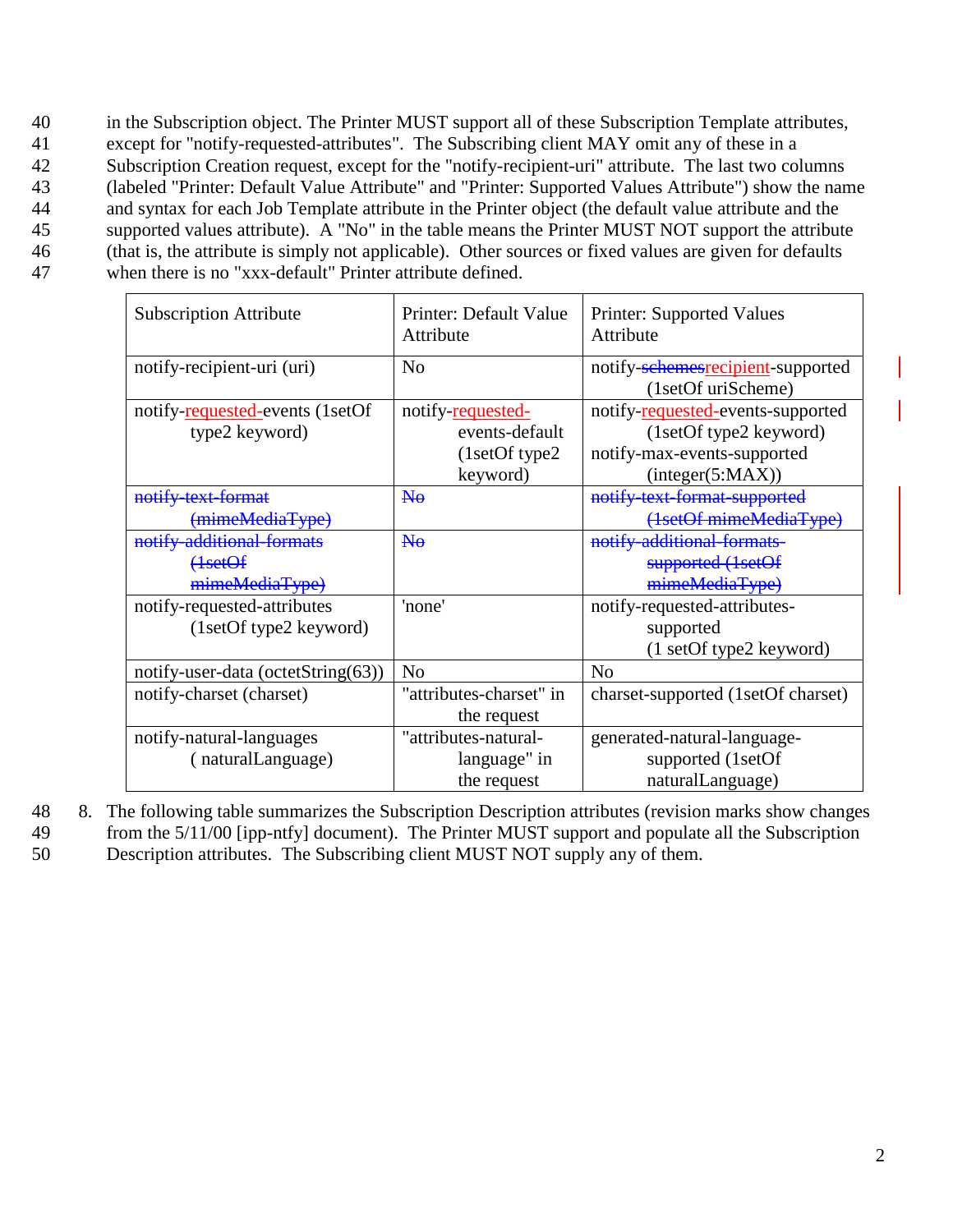| <b>Subscription Description attributes:</b>      | Related Printer Description attribute(s)                                                             |  |
|--------------------------------------------------|------------------------------------------------------------------------------------------------------|--|
| notify-sequence-id (integer(0:MAX))              | n/a                                                                                                  |  |
| notify-subscription-id (integer(1:MAX))          | n/a                                                                                                  |  |
| notify-lease-expiration-time<br>interger(0:MAX)) | notify-lease-time-default (integer(0:MAX))<br>notify-lease-time-supported<br>(rangeOfInteger(0:MAX)) |  |
| notify-printer-uri (uri)                         | printer-uri-supported (1setOf uri)                                                                   |  |
| notify-subscriber-user-name (name(MAX))          | n/a                                                                                                  |  |
| notify-server-up-time (integer(1:MAX))           | printer-up-time (integer(1:MAX))                                                                     |  |
| notify-persistence-granted (boolean)             | persistent-subscriptions-supported (boolean)                                                         |  |

- 51 9. It was agreed to change the event definitions so that they are not disjoint. For example, the 'job-created' 52 and 'job-completed' events will also be part of the 'job-state-change' event. This will reduce the number 53 of events that a Subscribing client need supply, since it did not seem useful to be able to request 'job-54 state-change' without getting the 'job-created' and 'job-completed' events. This also means that a
- 55 grouping event whether REQUIRED or OPTIONAL can include other events that are OPTIONAL for a
- 56 Printer to support. The following table summarizes the event groupings and their conformance
- 57 requirements for Printers to support:

| Individual event:      | Printer MUST<br>support? | Grouping event:        | <b>Printer MUST</b><br>support? |
|------------------------|--------------------------|------------------------|---------------------------------|
| none                   | yes                      | no                     |                                 |
| job-created            | <b>ves</b>               | job-state-changed      | yes                             |
| job-completed          | yes                      | job-state-changed      | yes                             |
|                        |                          | job-config-changed     | no                              |
| job-purged             | no                       | no                     |                                 |
| printer-restarted      | no                       | printer-state-changed  | yes                             |
| printer-shutdown       | no                       | printer-state-changed  | yes                             |
| printer-media-changed  | no                       | printer-config-changed | no                              |
| printer-queue-changed  | no                       | no                     |                                 |
| printer-no-longer-full | no                       | no                     |                                 |
| printer-almost-idle    | no                       | no                     |                                 |

- 58 10. It was agreed to add the Subscription Attributes tag and group to the IPP/1.1 Job Creation and Validate-59 Job operations, instead of passing the Subscription Template attributes in the Operation attribute group. 60 Then the IPP/1.1 operations will be consistent with the new Subscription operations which have the
- 61 separate Subscription Attributes tag and group in requests and responses. The handling of
- 62 unrecognized attribute groups was in the Model appendix that was moved to the Implementer's Guide.
- 63 According to it, existing IPP/1.1 Printers are supposed to ignore completely any attribute groups they
- 64 do not recognize (and not return anything in the Unsupported Attribute Group and not change the return
- 65 status code). Thus introducing a new attribute group and tag into existing operations should not impact
- 66 current Printer implementations.
- 67 11. It was agreed to remove the Subscription Attributes tag and group from the Get-Subscription-Attributes 68 request and move the "notify-subscription-id" and "requested-attributes" to the Operation attribute 69 group in order to be more like the Get-Printer-Attributes operation in [ipp-mod].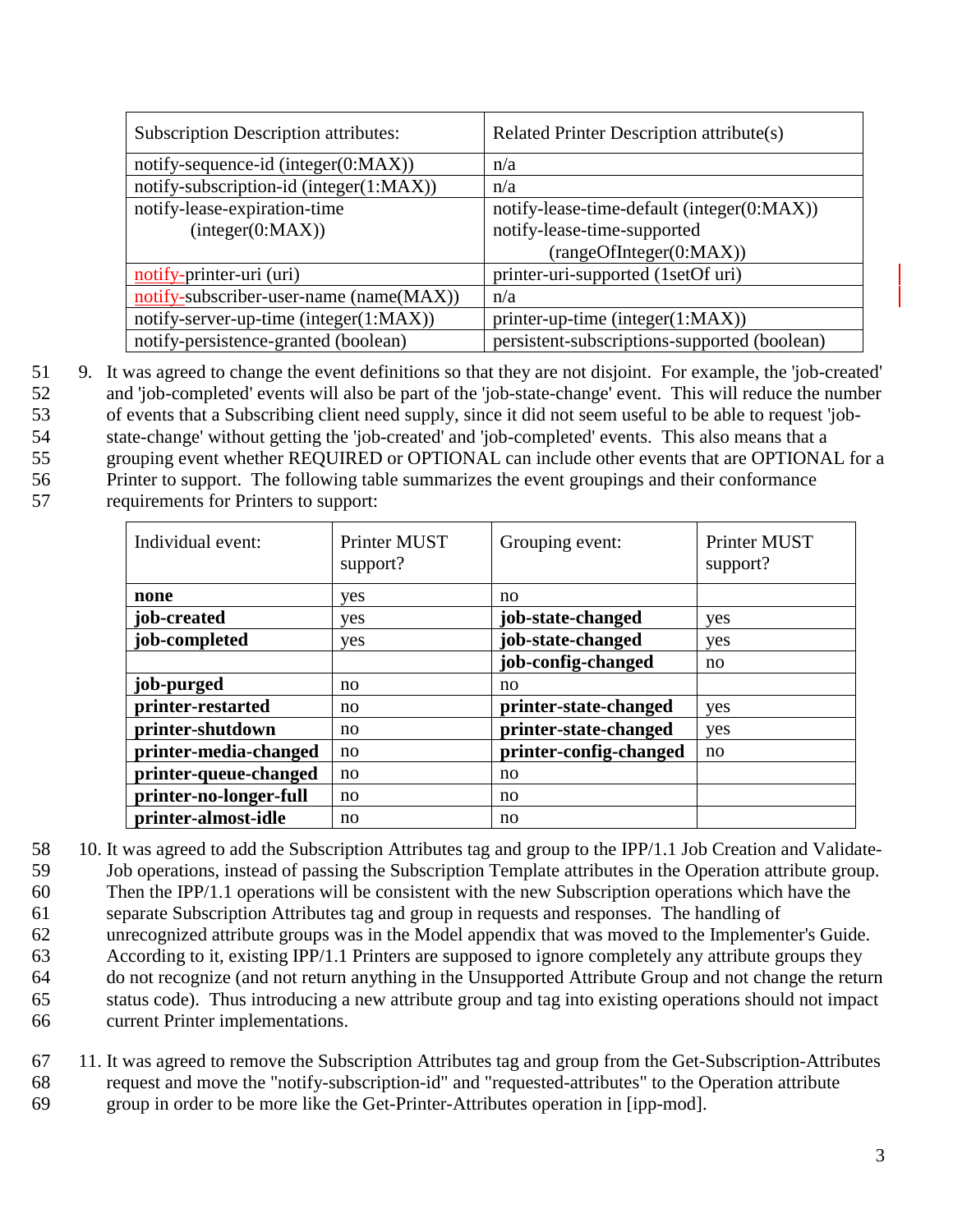- <span id="page-3-0"></span> 12. It was agreed that the Subscribing client can supply one or more Subscription Attribute groups in each Job Creation request. The Printer MUST accept these multiple subscriptions, if it supports more than
- one Per-Job Subscription. If any of the subscriptions have bad syntax or any REQUIRED attributes
- (such as the "notify-recipient-uri" attribute) is missing, the Printer MUST reject the operation and return
- the 'client-error-bad-request' status code, independent of the value that the Subscribing client supplies
- for "ipp-attribute-fidelity", since such a mal-formed request is a development time error. However, if
- there is any other validation errors, the Printer MUST ignore them and accept the Job Creation
- 77 operation, independent of the value that the Subscribing client supplies for "ipp-attribute-fidelity".
- It was also agreed that the Printer MUST return one subscription object in the response for each
- subscription object in the request and in the same order. That subscription object contains the following. If the subscription succeeds, it contains a "notify-subscription-id" attribute. If it fails, it contains the
- attributes to be determined during the rewrite.
- 82 13. It was tentatively agreed that the Subscribing client can supply one or more Subscription Attribute groups in each Create-Printer-Subscription and Create-Job-Subscription request, unless the error handling becomes too complicated when there are multiple subscriptions. If these operations remain as one subscription per request, the Subscribing client could perform multiple operations to get multiple subscriptions, one for each subscription. The editors (Bob Herriot and Tom Hastings) will look at the complexity and make a recommendation. If these two operations are changed to allow multiple subscriptions in a single request, the operation name will have an "s" added to them.
- 14. If the Subscribing client omits the "notify-charset" Subscription Template attribute in the Subscription Creation request, the Printer MUST populate the "notify-charset" Subscription object attribute with the value from the "attributes-charset" operation attribute that the Subscribing client MUST supply in the request (as in any other IPP request). Same for the "notify-natural-language" Subscription Template attribute.
- 15. A delivery method document MAY add additional Subscription Template and/or Printer Description attributes.
- We agreed to eliminate the ability to send Machine Consumable, such as application/ipp, with the 97 mailto: delivery scheme. We agreed to delete the "notify-additional-formats" (1setOf mimeMediaType) and "notify-text-format" (mimeMediaType) Subscription Template attributes from [ipp-ntfy] and replace them with the "notify-mailto-text-only" (boolean) Subscription Template attribute in [ipp- mailto]. A 'true' value means that the Notification Source MUST include only a text/plain format using the charset indicated by the "notify-charset" Subscription object attribute. A 'false' values means that the Event Notification MAY contain other formats, in addition to this text format. If the Subscribing client omits this attribute, the Printer MUST populate it with the 'false' value.
- It was agreed that this attribute is 'boolean', not 'type2 keyword' so that it cannot be extended. Using a boolean simplifies the Subscribing client and Printer implementations since this Subscription Template attribute will have neither a "notify-mailto-text-only-default" nor a "notify-mailto-text-only-supported" Printer attribute, since the default is defined to be 'false' and an implementation MUST support both values. Note: not having an "xxx-default" and "xxx-supported" breaks the usual pattern for Template attributes, but this deviation was thought to be ok in order to further simplify implementation of both the Subscribing client and the Printer.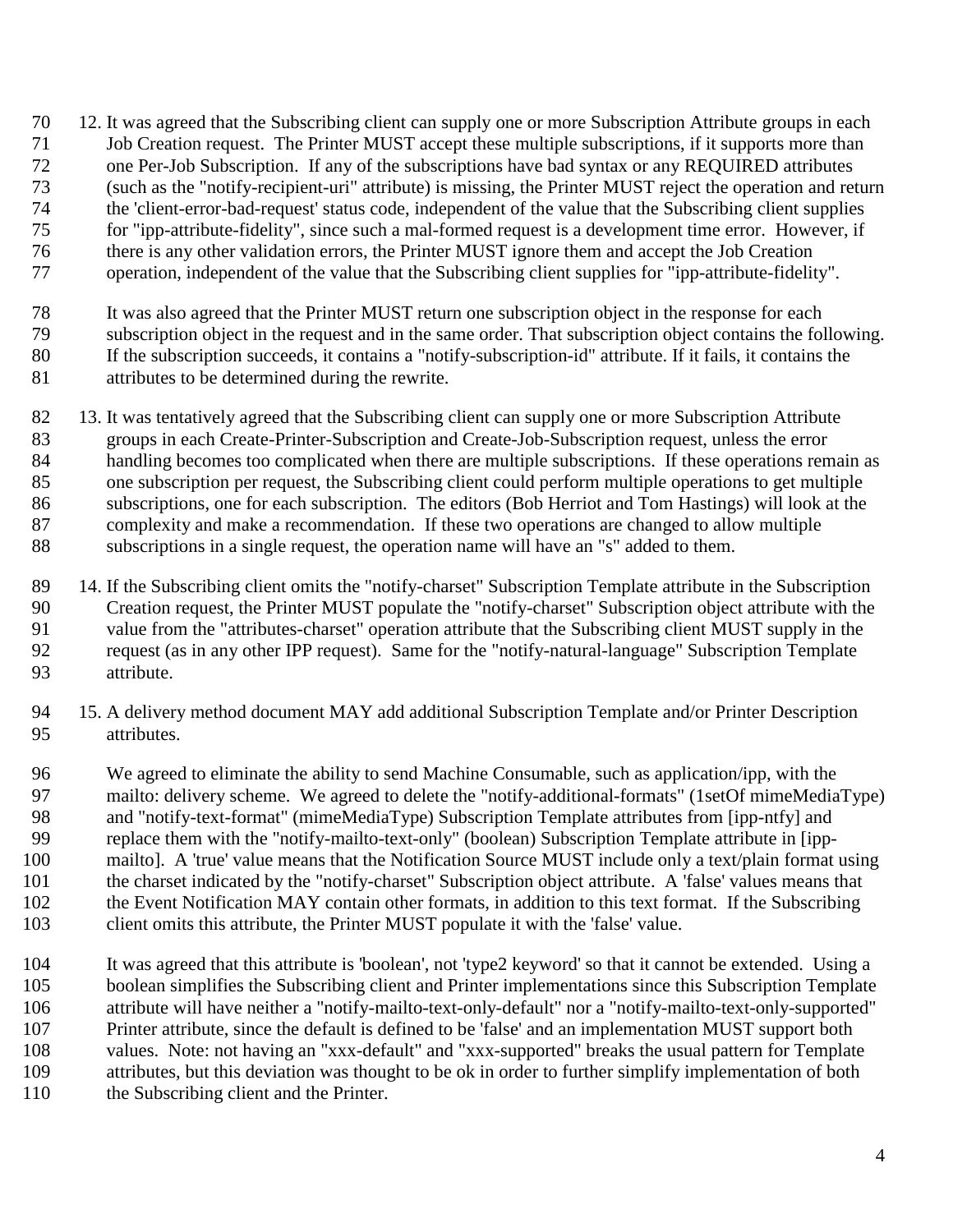- <span id="page-4-0"></span>The naming pattern: "notify-xxx-yyy" where xxx is the delivery scheme is intended to help a base
- implementation support arbitrary plug-in notification methods and to clarify that this attribute applies
- only to the mailto: delivery scheme. The following table shows the mailto: REQUIRED Subscription
- Template attribute:

| <b>Subscription Attribute</b>     | Printer: Default Value<br>Attribute | <b>Printer: Supported Values</b><br>Attribute |
|-----------------------------------|-------------------------------------|-----------------------------------------------|
| notify-mailto-text-only (boolean) | 'false'                             | No                                            |

- 16. A delivery method document MUST include conformance requirements for any such additional Subscription Template and/or Printer Description attributes that apply to a Subscribing client and/or a Printer if that delivery method is requested and/or supported, respectively.
- A Printer MUST support the "notify-mailto-text-only" (boolean) Subscription Template attribute if it supports the mailto: delivery method.
- 17. A delivery method document MAY define more specific semantics for the "notify-recipient" (scheme parameters) and "notify-user-data" Subscription Template attributes.

- 18. The [ipp-ntfy] document defines the requirements for the Notification Source to include in any Machine Consumable Event Notification content. These requirements are defined in terms of the *source* of the information in terms of Subscription, Job, and Printer attributes. However, the delivery method document defines the format for the information. The delivery method document MAY increase, but not decrease, the conformance requirements that are defined in [ipp-ntfy]. The mailto: no longer has a way to send Machine Consumable Event Notification content (see agreement [#15\)](#page-3-0).
- 19. The [ipp-ntfy] document defines the RECOMMENDATIONS for Human Consumable Event Notification content. Each of the four delivery methods have ways to send Human Consumable form. Those that also support Machine Consumable send Human Consumable as the value of the "notify-text" attribute in the Machine Consumable format.
- 20. The main purpose of each delivery method document is to define how the Notification Source MUST map the REQUIRED and OPTIONAL source attribute values (as populated by the Printer) to the Event Notification content. In addition, each delivery method document MUST define the encoding and transport of the Event Notification.
- For the mailto: notification delivery method, the Notification Source MUST supply each of the following RFC 822 fields from the indicated Subscription object attributes as populated by the Printer:
- From: An RFC 822 mailbox address string consisting of the "printer-name" Printer attribute
- concatenated with a "configurable email address" inside angle brackets. This "configurable email
- address" could be that of the administrator or the device, but it NEED NOT be capable of receiving
- mail. There will not be a Printer attribute defined to hold this "configurable email address", so that it
- cannot be configured using the IPP protocol without an implementation-defined attribute extension.

 [ipp-mailto:] The "notify-user-data" Subscription Template attribute is defined to be an RFC 822 mailbox address which has both the display name of the subscribing user and the email address of the subscribing user (inside angle brackets)